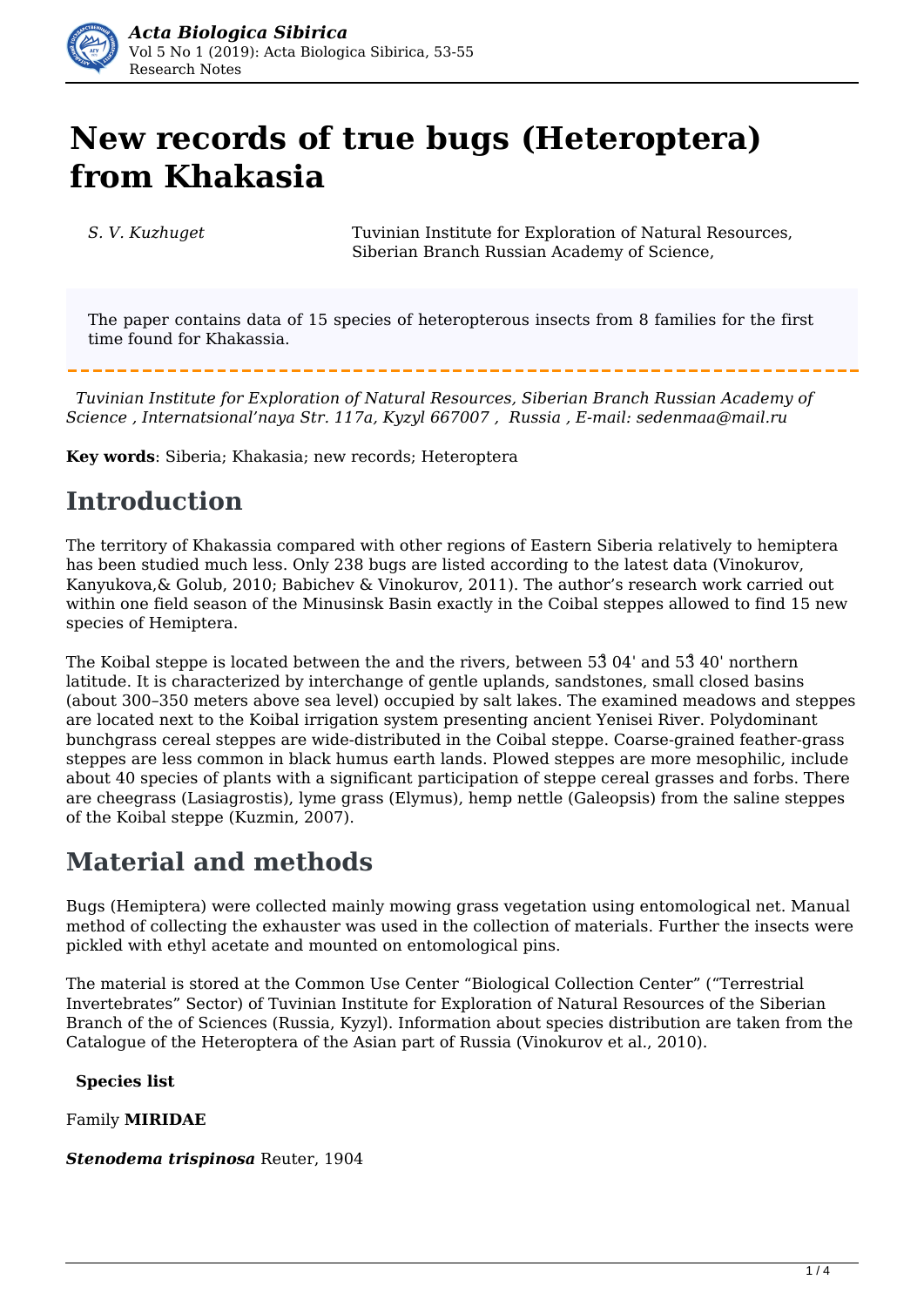

MATERIAL. Altai Distr., 15 km village, River Abakan, duct, Poa meadow (53,377121N, 90,985647E), 21.VII. 2018 (Kuzhuget S.V.), 2♀.

DISTRIBUTION. Holarctic.

*Stenotus binotatus* (Fabricius, 1794)

MATERIAL. Altai Distr., village, River Abakan, duct, Poa meadow (53,377121N, 90,985647E), 21.VII.2018 (Kuzhuget S.V.), 1♀.

DISTRIBUTION. European-Siberian.

*Pilophorus mongolicus* Kerzhner, 1984

MATERIAL. Altai Distr., village, River Abakan, duct, Poa meadow (53,377121N, 90,985647E), 21.VII. 2018 (Kuzhuget S.V.), 1♂.

DISTRIBUTION. Siberia. – Mongolia.

*Closterotomus samojedorum* (J. Sahlberg, 1878)

MATERIAL. Altai Distr., village, River Abakan, duct, Poa meadow (53,377121N, 90,985647E), 21.VII. 2018 (Kuzhuget S.V.), 1♀.

DISTRIBUTION. North European part of Russia, Siberia. – Mountains of Central Asia.

*Halticus pusillus* (Herrich-Schaeffer, 1835)

MATERIAL. Beysky Distr., village, River Solobool, floodplain (53,319633N, 90,885430E), 24.VII.2018 (Kuzhuget S.V.), 2♂, 2♀.

DISTRIBUTION. European-Siberian.

Family **TINGIDAE**

*Dictyla minuta* Golub, 1976

MATERIAL. Altai Distr., SE Arshanovo village, sea buckthorn thickets (53,375021N, 90,017469E), 26.VI.2018 (Kuzhuget S.V.), 1♂.

DISTRIBUTION. East steppe.

*Dictyla lupuli* (Herrich-Schaeffer, 1837)

MATERIAL. Altai Distr., village, River Abakan, duct, Poa meadow (53,319633N, 90,885430E), 21.VII.2018 (Kuzhuget S.V.), 1♀.

DISTRIBUTION. European-Siberian.

*Lasiacantha kaszabi* Hoberlandt, 1977

MATERIAL. Altai Distr., village, River Abakan, duct, Poa meadow (53,319633N, 90,885430E), 21.VII. 2018 (Kuzhuget S.V.), 1♂.

DISTRIBUTION. East Siberia. – Mongolia.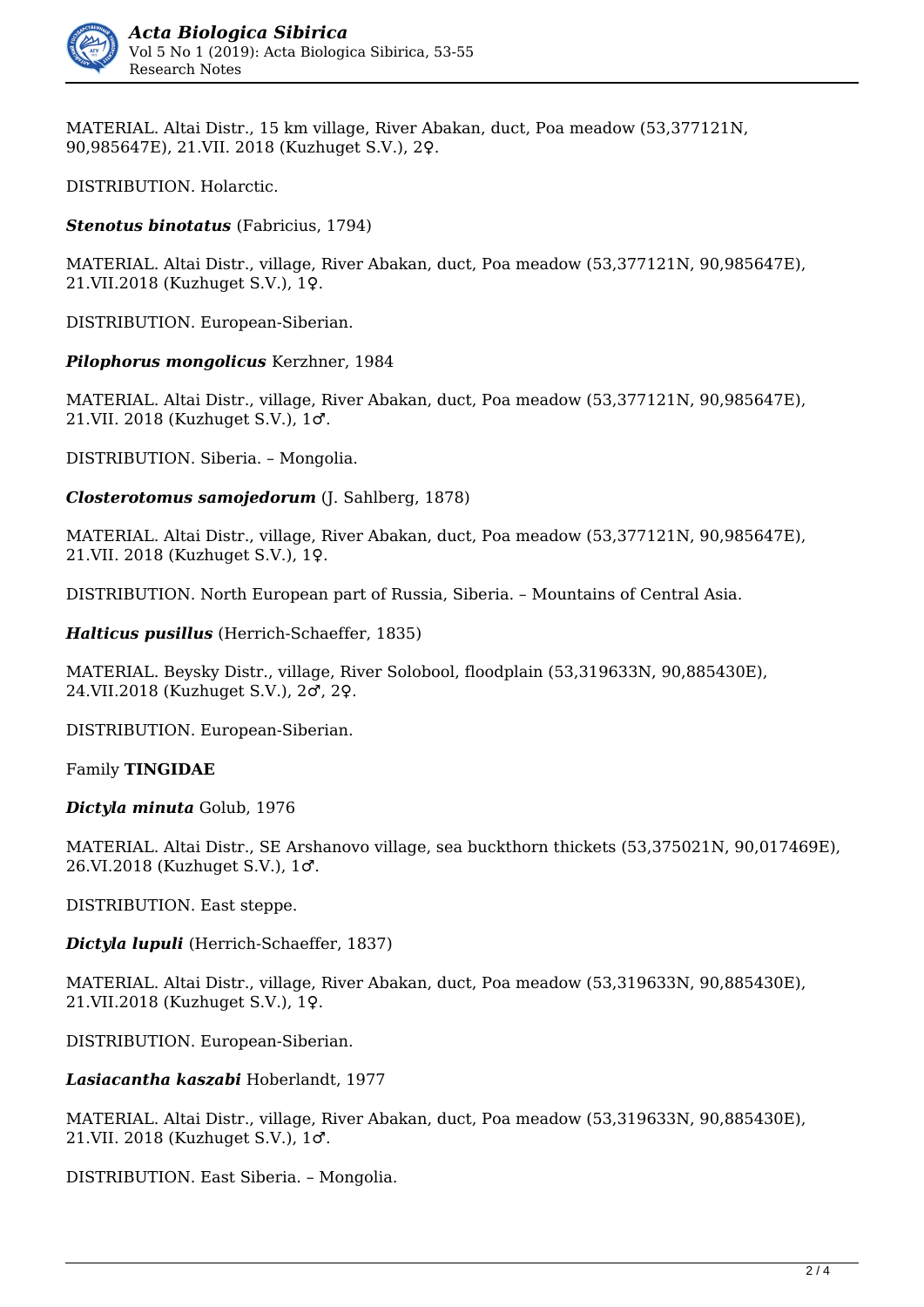

#### *Kalama tricornis* (Schrank, 1801)

MATERIAL. Altai Distr., S Arshanovo village, bluegrass-wormwood steppe (53,352518N, 91,063673E), 22.VII.2018 (Kuzhuget S.V.), 1♀.

DISTRIBUTION. Holarctic.

#### Family**LYGAEIDAE**

*Peritrechus convivus* (Stål, 1858)

MATERIAL. Altai Distr., SE Arshanovo village, feather grass and wormwood steppes with *Achnatherum splendens* (53,378688N, 91,051692E), 08.V.2018 (Kuzhuget S.V.), 3♂, 3♀; Beysky Distr., SW Shalginov village, Poa meadow (53,316419N, 90,9187573E), 25.VI.2018 (Kuzhuget S.V.), 5♀.

DISTRIBUTION. Holarctic.

#### Family **RHOPALIDAE**

#### *Myrmus miriformis miriformis* (Fallen, 1807)

MATERIAL. Altai Distr., SE Arshanovo village, caraganno-grass steppe (53,35N, 91,066667E), 21.III.2018, 3♀.

DISTRIBUTION. Transpalearctic.

#### Family **PIESMATIDAE**

*Parapiesma salsolae* (Becker, 1867)

MATERIAL. Beysky Distr., S Shalginov village, alkali soils, collection with *Salsola* spp. (53,304531N, 90,918346E), 26.VI.2018 (Kuzhuget S.V.), 1♀.

DISTRIBUTION. European-Siberian. – Mountains of Central Asia

#### Family **BERYTIDAE**

*Berytinus crassipes* (Herrich-Schaeffer, 1835)

MATERIAL. Altai Distr., SE Arshanovo village, meadow steppe (53,377603N, 91,038214E), 09.V.2018 (Kuzhuget S.V.), 1♂.

DISTRIBUTION. European-Siberian.

Family **COREIDAE**

#### *Coriomerus scabricornis scabricornis* (Panzer, 1805)

MATERIAL. Altai Distr., S Arshanovo village, grass-wormwood-feather grass steppe (53,368766N, 91,046873E), 22.VII.2018 (Kuzhuget S.V.), 1♂.

DISTRIBUTION. Transpalearctic.

#### Family **RHOPALIDAE**